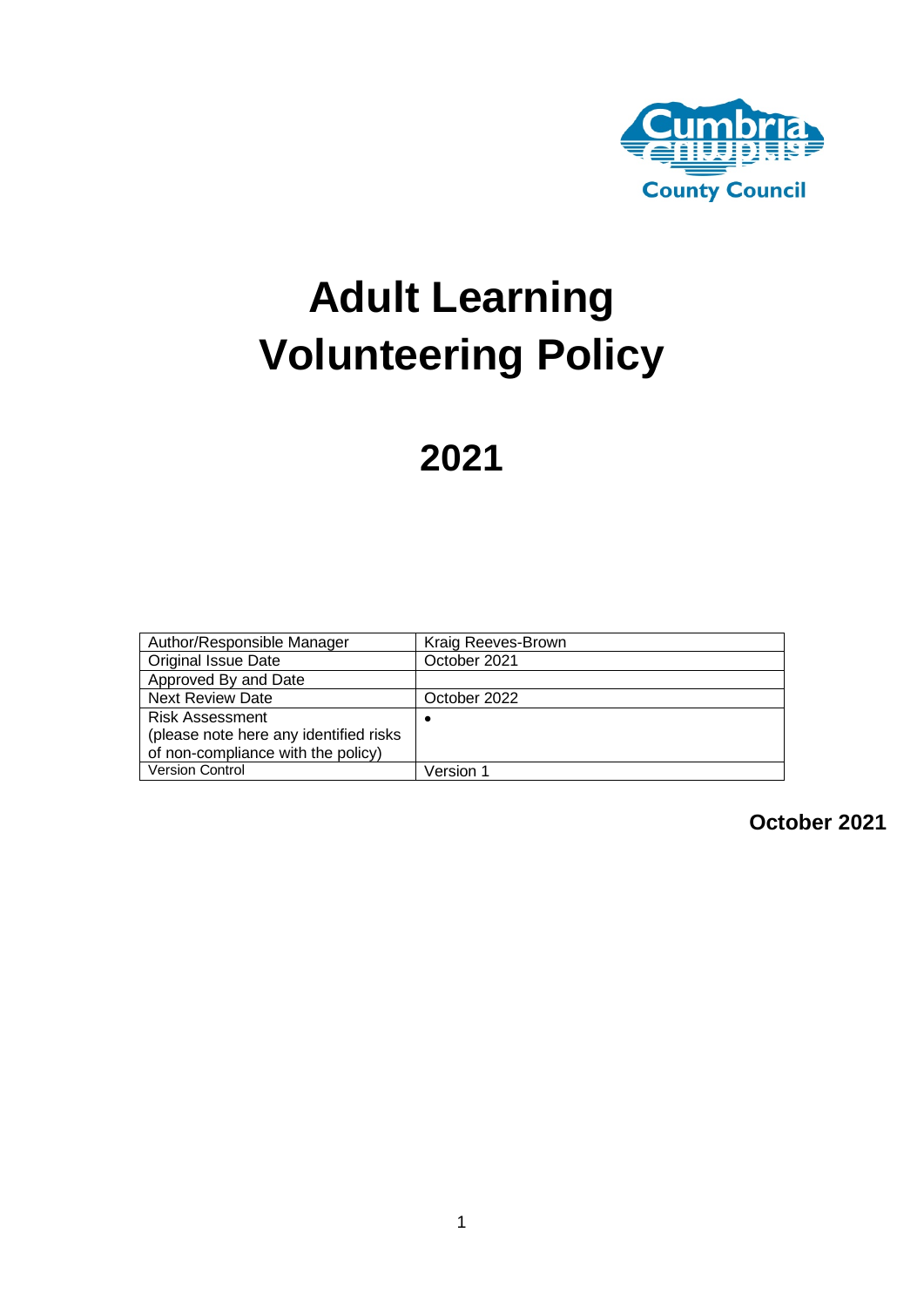### **Purpose**

This policy is intended to set out clearly how the Service will manage the deployment, support, and training (where applicable) of volunteers within Adult Learning to ensure a safe learning environment.

### **Scope**

The policy applies to volunteers and prospective volunteers across the Service.

### **Policy statement**

Cumbria County Council Adult Learning Service is committed to supporting volunteers who want to give back to the community and support and enhance learning of those who attend Adult Learning provision.

This includes the deployment of volunteers as learning support assistants, assigned to individual learners through the learning support process (where applicable); it will also include the deployment of volunteers to provide general support in large or busy classes where the need has been identified.

### **Aims**

- To give clear guidelines on the ways in which volunteers can support/help/assist in an Adult Learning classroom:
- To provide current and prospective adult helpers with expectations and information on Adult Learning procedures.
- To ensure good communication between Adult Learning staff and volunteers

#### **Status of Volunteer**

- A volunteer will not be an employee of Cumbria County Council Adult Learning.
- The volunteer will not be engaged on a contract of employment nor on any type of contract for services. The engagement will be binding in honour only, there being no legal agreement between the organisation and the volunteer.
- Volunteers are unpaid.
- The service is under no obligation to offer or to continue to offer any volunteering opportunity to any person, irrespective of their carrying out volunteering work currently or in the past.
- Similarly, the volunteer is under no obligation to accept any opportunity offered and may withdraw from the agreement at any time.
- Before accepting the role of volunteer, the individual concerned will agree with the service that they can fulfil the volunteer role expectations.
- The service may withdraw the offer at any time, including after the volunteer has started their engagement.
- The volunteer may also withdraw from the agreement at any time. Both parties are encouraged to give the other as much notice as possible, should the agreement be ended.

#### **Volunteer helpers support the service in several ways** (list not exhaustive)**:**

- Supporting individual adult learners within classrooms.
- Helping learners with learning materials and activities.
- Helping with supervision /support of learners on external venue trips.
- Helping with group work.

### **Volunteer helpers are not allowed to do the following activities:**

- Take responsibility for all or some of the class.
- Be in the classroom on their own with learners.
- Provide support outside of the classroom or after session delivery hours.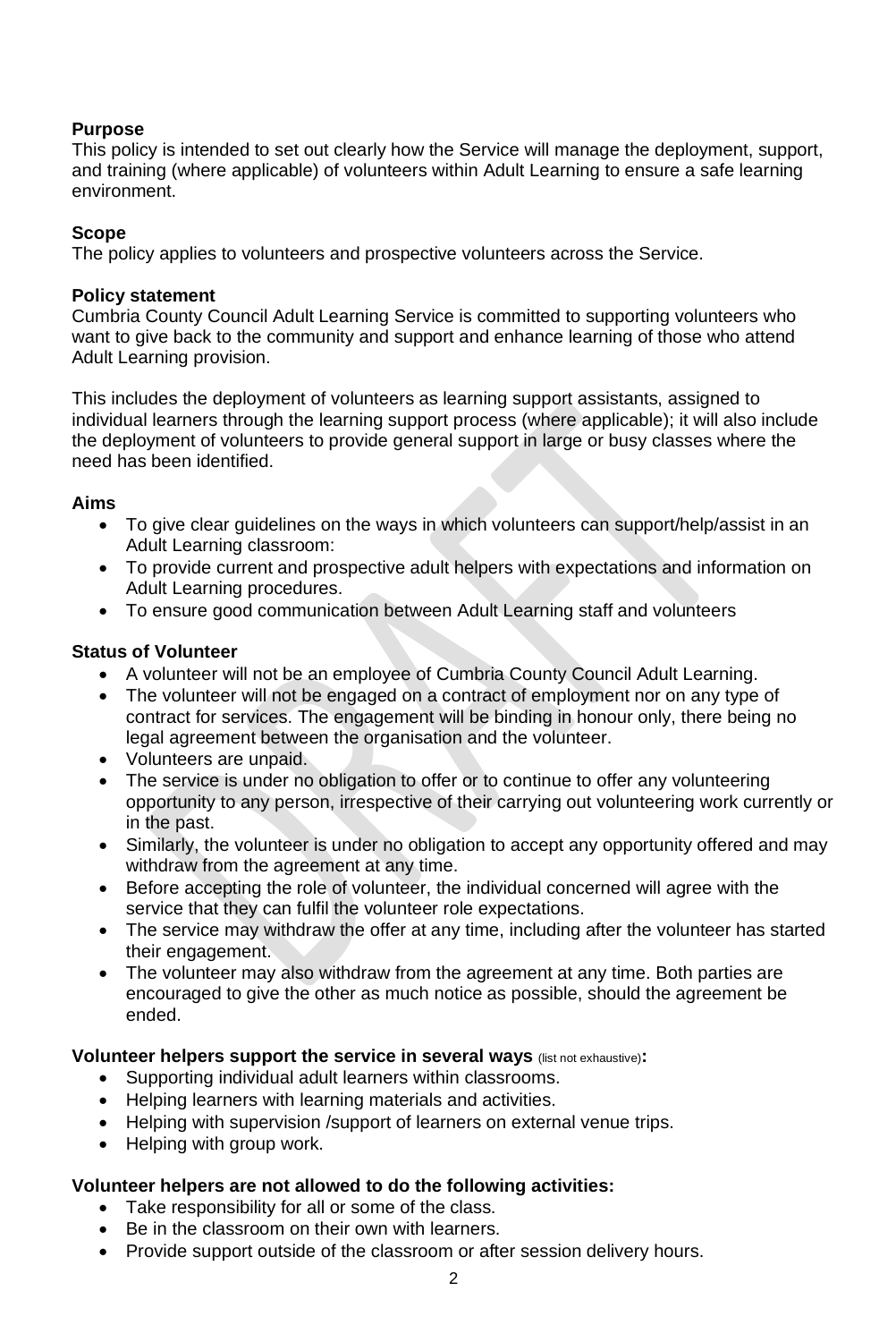- Supervise learners in specialist activities.
- Request or be given access personal learner information from Pro-Solution.

### **SAFEGUARDING**

All adults working with or on behalf of Adult Learning have a responsibility to safeguard and promote the welfare of our learners. There are, however, key people within our service who have specific responsibilities.

- Designated Safeguarding Officer Person: Kraig Reeves-Brown or in his absence
- Deputy Designated Safeguarding Officer Person: Emma Boyd
- Senior Manager: Donna StClaire

All staff and volunteers in Adult Learning have a responsibility to report any concerns they have, or any disclosures that are made to them, to the designated safeguarding Officer. If their concern is about a member of Adult Learning staff, then they should also refer this to the Designated Safeguarding Officer. If the concern is regarding the Designated safeguarding Officer, then the person should report their concern to the Senior Manager.

If a volunteer helper has had any criminal convictions or allegations made against them, these must be disclosed to the Senior Manager prior to volunteering in the service. If the volunteer is cautioned, questioned, or arrested by the police whilst a volunteer at the service, they should bring this to the attention of the appropriate Centre Manager and the Senior Manager immediately. This will be dealt with in strictest confidence. The Senior Manager has the authority not to accept the help of volunteers if they believe that it is not in the best interests of the learners and the service.

All volunteers will be required to complete the service safeguarding e-learning before being able to support/assist in class.

### **CONFIDENTIALITY**

We also ask that confidentiality be maintained in respect of learners and staff within Adult Learning.

Under NO circumstances should volunteers share information about a learner or member of staff with anyone outside the service and if approached by other learners or external parties from Adult Learning, they should refer their concerns to the Centre Manager immediately.

### **SECURITY**

For security reasons, please sign yourself where applicable in any premises. 'In' (and later, when you leave, 'Out') in the signing in folder register which is situated in the reception area. This enables us to know who is on the premises in case of fire or another emergency. Please also wear a visitor badge.

### **Operational processes**

- All volunteers are subject to a DBS (Enhanced where applicable).
- All volunteers will have an awareness from the outset of Health & Safety, Equality & Diversity, Prevent, Safeguarding and GDPR and /or will be need to complete e-learning provided by Adult Learning.
- All volunteers are required to complete and sign the volunteer agreement as this charter (Appendix 1) which sets out the expectations of the Council in terms of the role of volunteers to supplement and complement the delivery of council services, how they will be supported and the responsibilities of all parties.
- All volunteers work to a locally agreed 'roles and responsibilities' specification.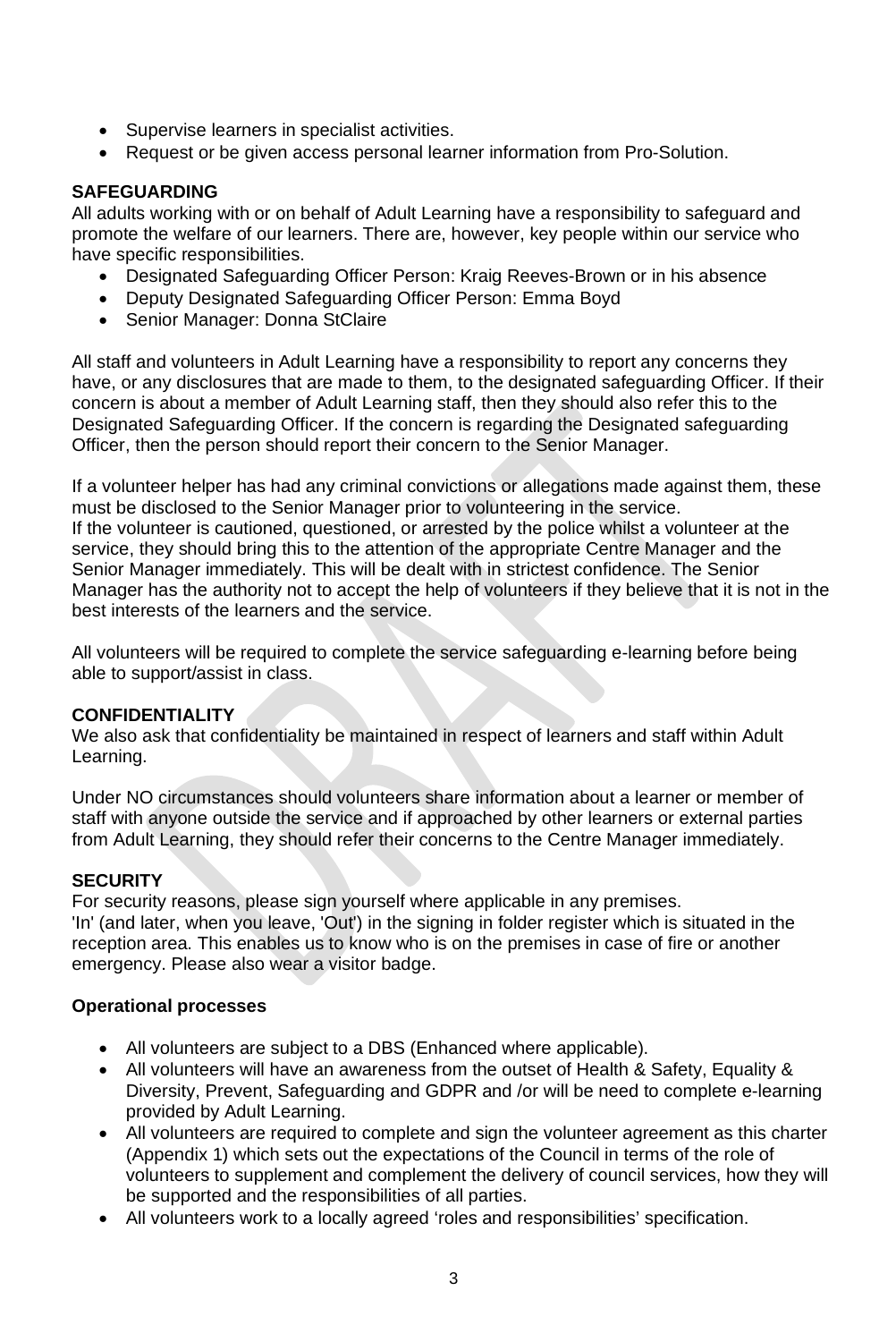- The volunteer will be given a named contact person (Centre Manager) who will review the work undertaken by the volunteer and will assist the volunteer generally and, particularly, in the event of any problems occurring.
- Regular supervision of the volunteer will be provided as appropriate to the task undertaken and the needs of the volunteer.
- The volunteer's role, including status with pupils, will be made clear and learners will be informed prior to the volunteer attending classes.
- Volunteers will be given opportunities to contribute their ideas and opinions about the work that they are engaged in.
- Each volunteer is attached to a class, in which the tutor will be responsible for their supervision and support.
- The volunteer should aim to stay with the same learners throughout the duration of the program to maximise continuity for the learner.
- No volunteer must take personal details from learners.
- Volunteers should understand the need for confidentiality regarding the needs of all learners within the groups they have contact with.
- Volunteers must not transport their learners to and from their class in their cars at any time.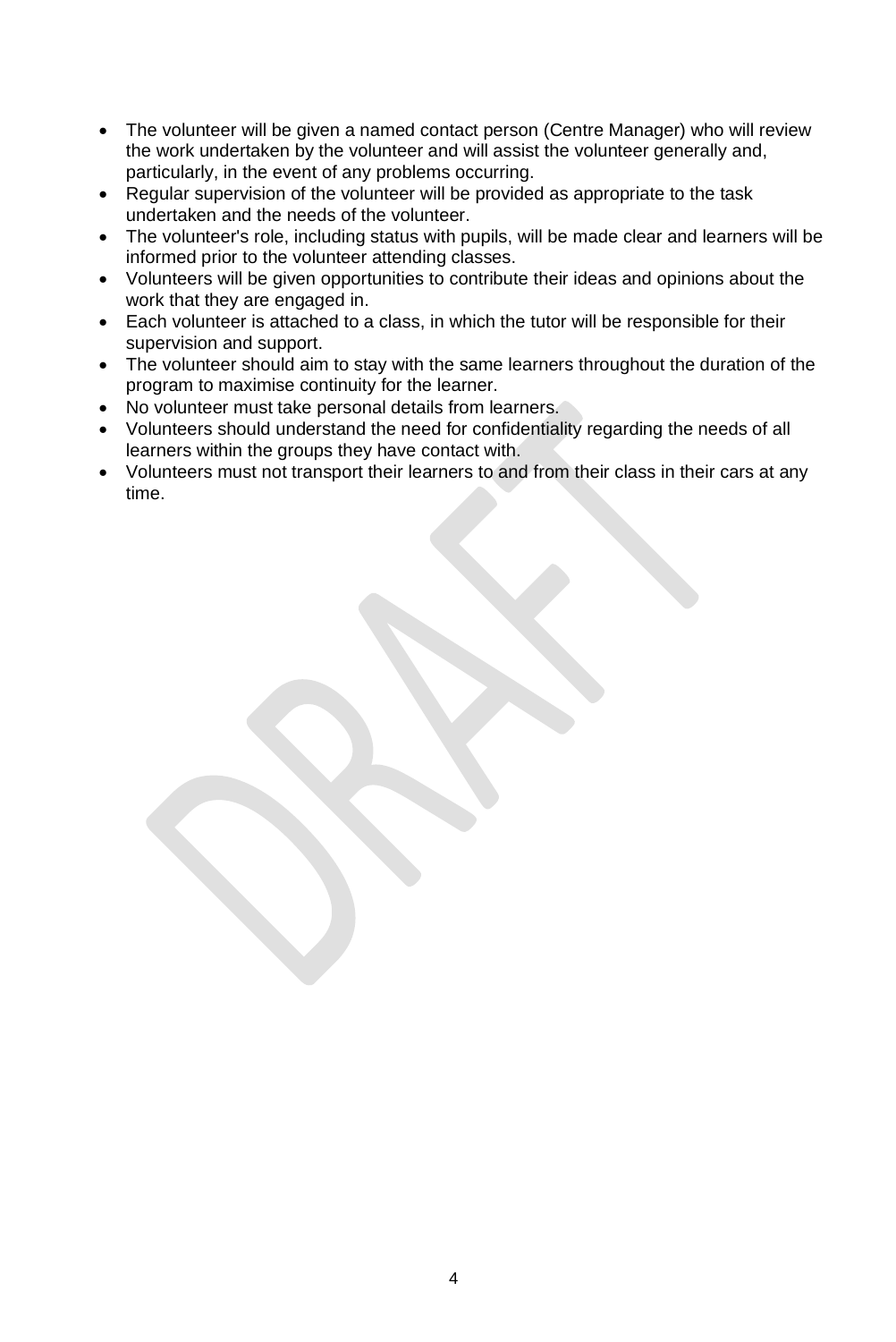# **Appendix 1**

# Volunteering **Charter**

| Version   | <b>Changes Made</b>                        | Author            |
|-----------|--------------------------------------------|-------------------|
| Control   |                                            |                   |
| Version 2 | Updated in line with the implementation of | People Management |
| May 2018  | GPDR 2016.                                 |                   |
|           |                                            |                   |

# Introduction

This charter sets out the County Council's approach to the recruitment of volunteers and our commitment to both them and the professional staff within the service. This charter also sets out the expectations of the Council in terms of the role of volunteers to supplement and complement the delivery of council services, how they will be supported and the responsibilities of all parties.

# Benefits of Volunteering

The County Council has a long-established practice of working with volunteers across many of its services, both as individuals and also community groups. It is the council's experience that this activity provides mutual benefit to volunteers and to the service.

Our volunteers have told us that:

- They learn new skills and gain confidence in their abilities
- Volunteering has helped people gain employment or access to higher education opportunities
- They enjoy being part of a stimulating work and social atmosphere
- They gain a sense of purpose and satisfaction from achieving goals by being able to enhance services for the community or deliver something additional

• Volunteering has helped people regain strength and confidence after a period of ill health For Community Services, volunteers bring a different perspective as they are able to contribute new ideas and try out new ways to reach service users, supplementing the professionally delivered services.

Volunteering is a commitment for the individual volunteer, the organisation and the staff who lead volunteering projects and so it is important that the responsibilities of all involved are defined clearly.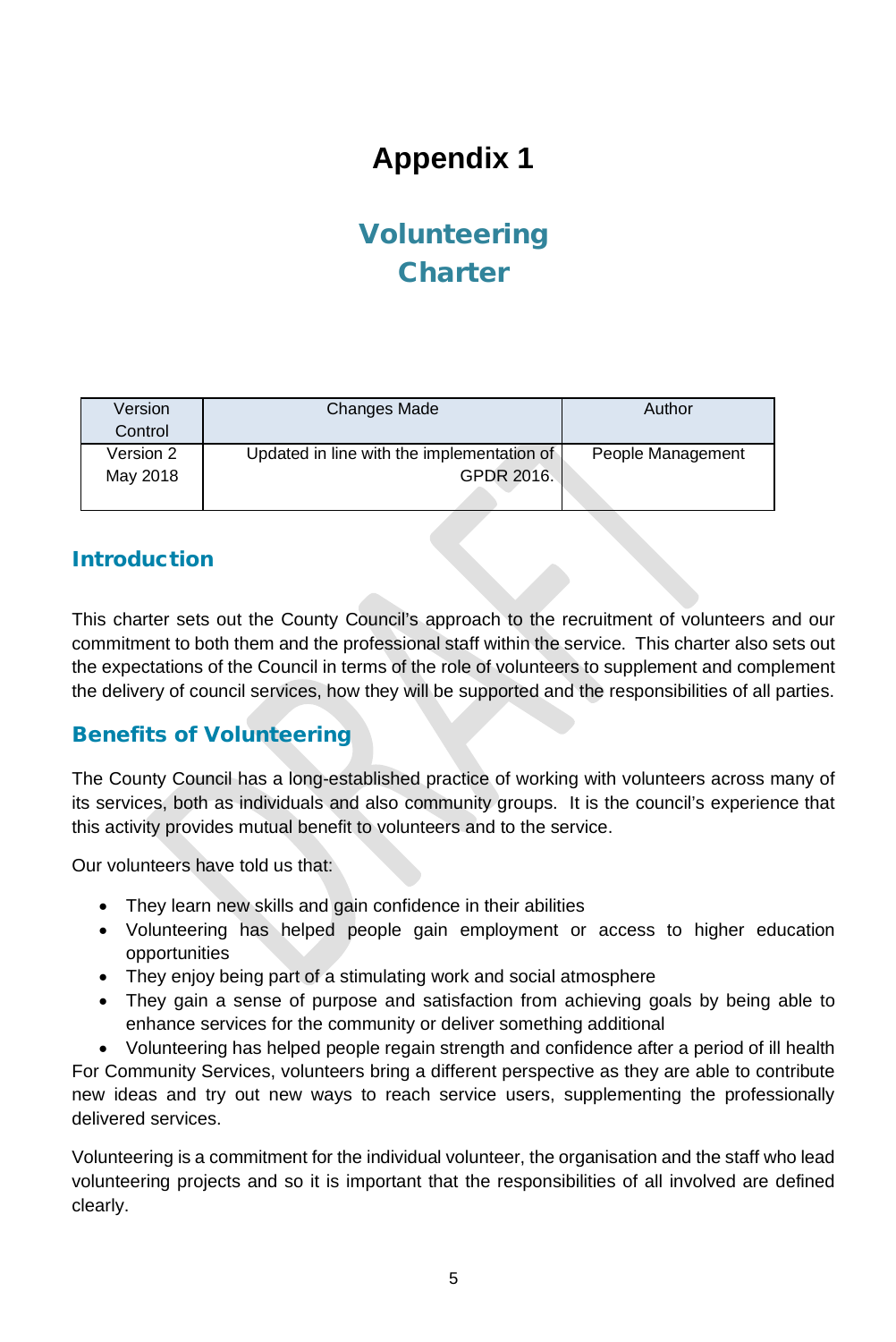# Our Responsibilities to Volunteers

- We will endeavour to match skills to the service area
- An induction to the work of the service will be provided
- A clearly defined outline of the tasks we would like volunteers to undertake will be provided
- Effective supervisory structures will be put in place to support and develop volunteers and the activities they undertake
- Volunteers will have access to appropriate training and development to be able to carry out their activities
- Volunteers, like professional staff, can expect to carry out their activities in safe, secure and healthy environments that are free from harassment, intimidation, bullying, violence and discrimination
- Volunteers will have access to a complaints/dissatisfaction procedure and will have a clear process for the resolution of any problems
- While volunteers should not normally receive or expect financial rewards for their activities, they should receive reasonable out-of-pocket expenses
- We will comply with the Data Protection Act's rules on the processing of volunteers personal data

# Our Responsibilities to Professional Staff in relation to Volunteers

- The involvement of volunteers will complement and supplement the work of professional staff, and will not be used to displace staff or undercut their pay and conditions of service
- Volunteers will not be used to undertake the work of professional staff during industrial disputes
- Volunteers will not be used to cover the work of professional staff during sickness absence
- Professional staff will not be expected to engage in volunteer activities within the service area as a form of unpaid overtime
- Any proposed new volunteer roles will be introduced in consultation with trade union representatives

# Responsibilities of Volunteers

We will expect that our volunteers will:

- Complete an application to enable us to match skills to opportunities
- Undergo a DBS check where the service requires
- Attend an induction session and training
- Work within the defined volunteer task profile
- Recognise and contribute to the Council's aims and objectives
- Be reliable and committed to the Council
- Show honesty and integrity
- Raise any issues or problems immediately with the volunteer supervisor
- Notify us of any medical conditions that may affect their ability to perform certain volunteer activities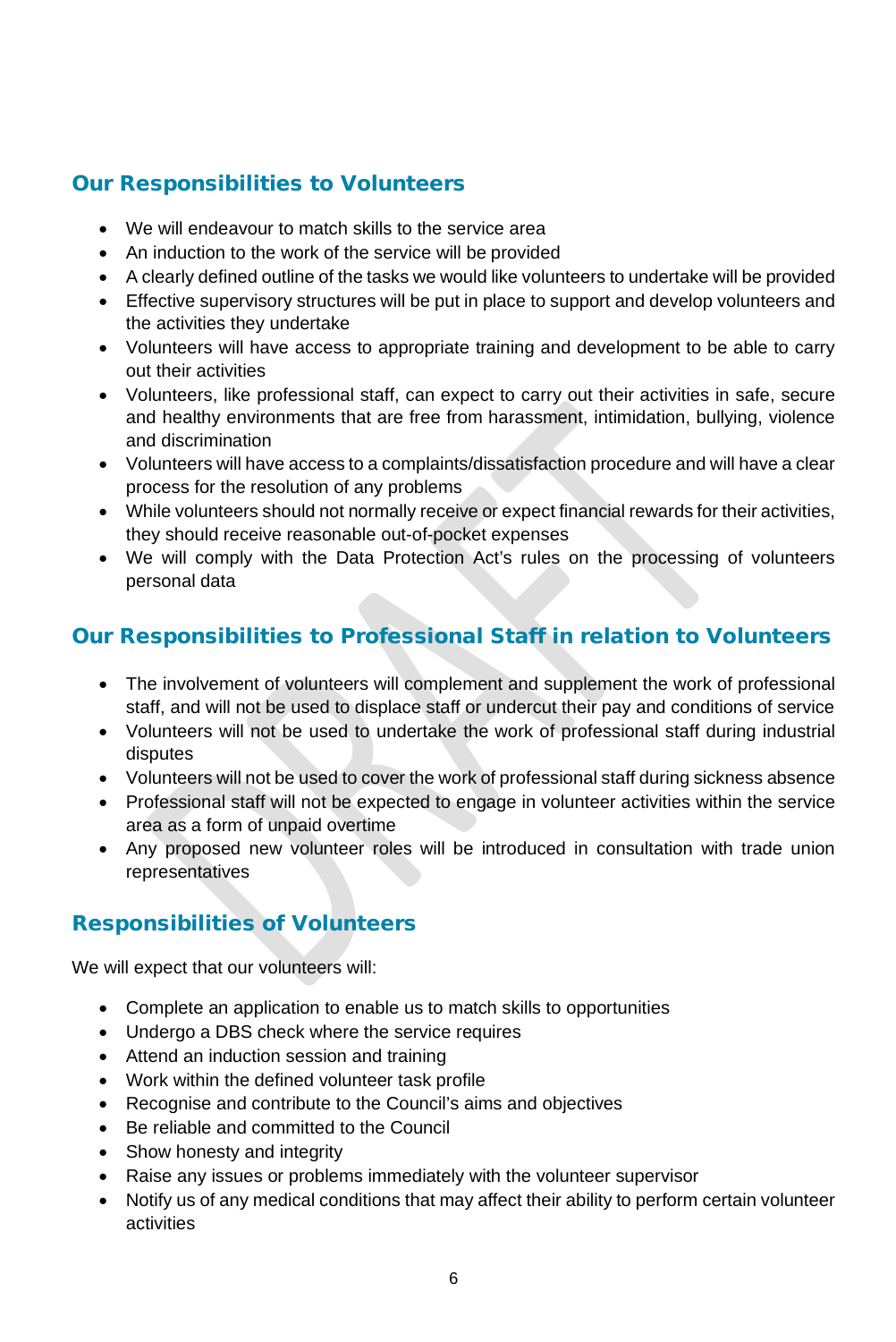- Abide by the County Council's Health & Safety, Equal Opportunities, Code of Conduct and Confidentiality policies
- Respect the supervisors and other volunteers and strive to develop effective working relationships
- Provide reasonable notice of their intention to stop volunteering with us

### Agreeing Terms

When considering the use of volunteers to supplement or complement a council service, the following further points need to be considered and incorporated into the terms of the volunteering opportunity:

- Establish a process to resolve any disputes between professional staff and volunteers
- During any contracting out process, bidders will be required to quantify any intended use of volunteers and the selection process will take account of the bidder's position on whether they intend to utilise volunteers for roles currently delivered by paid staff.
- In relation to the above, an Equality Impact Assessment will be conducted to ensure that the protected groups within society are not disadvantaged through the use of volunteers.
- Volunteers will be subject to DBS checks if they are to work with or alongside children or vulnerable adults
- Termination of a volunteer opportunity and the notice period required

### Volunteer Agreement Document

It is important that a Volunteer Agreement is drafted and signed by both parties, as this clarifies the commitments both the volunteer and the Council can expect from each other. It is not intended to be a legally binding document but should be used as guidelines for both parties. Below is an example which can be adapted for each service area:

### *SAMPLE*

### Community Services - Volunteer Agreement

Volunteers are an important and valued part of the work of Cumbria County Council's Community Services. We hope that you enjoy volunteering with us and feel a valued part of our team.

This agreement, in conjunction with the Volunteer Charter, tells you what you can expect from us and what we can expect from you.

We, Community Services, will:

- Endeavour to match your skills to an appropriate service area
- Introduce you to how the organisation works and provide an induction to the activity you will be undertaking
- Provide you with a task profile and work with you to determine the days/times when you will be available to volunteer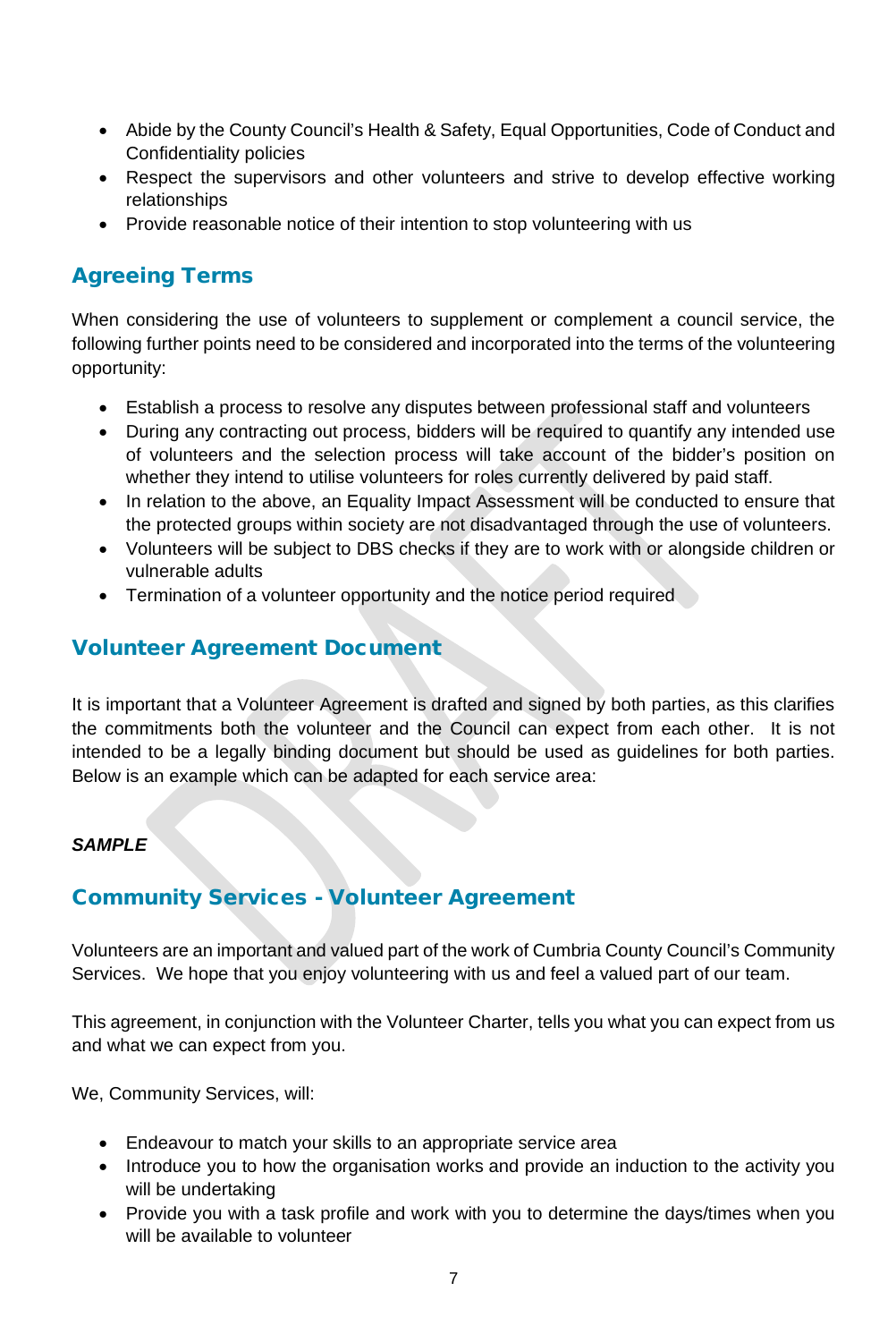- Explain the supervisory structures in place to support you and provide a named person you will liaise with
- Provide you with access to appropriate training and development to be able to carry out your activities
- Provide a safe environment, ensuring you are subject to the Council's insurance cover while volunteering
- Have access to a complaints/dissatisfaction procedure and will have a clear process for the resolution of any problems. This is available via the Council's website at the following link [http://www.cumbria.gov.uk/council](http://www.cumbria.gov.uk/council-democracy/accesstoinformation/internalreviewscomplaints.asp)[democracy/accesstoinformation/internalreviewscomplaints.asp](http://www.cumbria.gov.uk/council-democracy/accesstoinformation/internalreviewscomplaints.asp)
- Meet any out-of-pocket expenses incurred while volunteering (not including substituting salary payments)
- Comply with the General Data Protection Regulations 2016 on the processing of your personal data

All volunteers working within Cumbria County Council's Community Services, are encouraged to work to high standards and contribute to the delivery of the Council's aims and objectives. Volunteers are required to be aware of and adopt Cumbria County Council's policies in relation to:

- Health and Safety
- Equal Opportunities
- Code of Conduct
- Confidentiality

We will provide you with copies of the document listed above.

I, ……………………………………………………, am familiar with the above policies and agree to adhere to them at all times. I accept the responsibilities outlined in my Volunteer Task Profile and the expectations required of me. I understand that this Volunteer Agreement is not a contract of employment and may be terminated by either party should any of the above not be satisfactorily met.

Signed:………………………………………………

Date:………………………………………………..